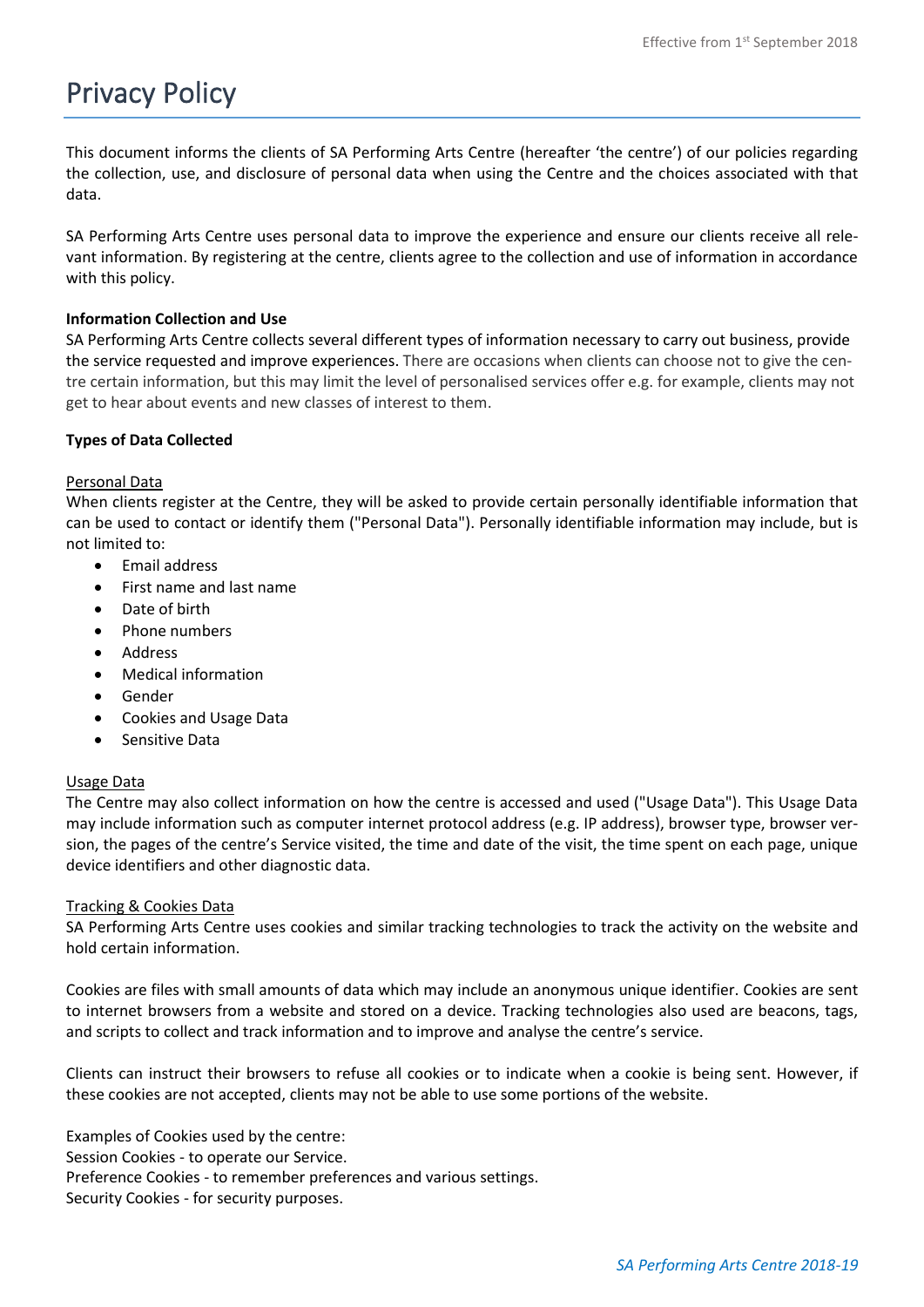## **Use of Data**

SA Performing Arts Centre uses the collected data for various purposes:

- To notify about important information, changes to the services and upcoming opportunities
- To allow participation in online aspects of the Centre when clients choose to do so
- To provide the best possible customer service, customer care and support
- To fully support client welfare
- To provide analysis or valuable information so that improvements can be made to the Centre offer
- To monitor the usage of the centre
- To detect, prevent and address technical issues

### **Disclosure of Data**

#### Legal Requirements

SA Performing Arts Centre may disclose Personal Data in the good faith belief that such action is necessary to:

- To comply with a legal obligation
- To protect and defend the rights or property of SA Performing Arts Centre
- To prevent or investigate possible wrongdoing in connection with the Centre
- To protect the personal safety of users of the Centre or the public
- To protect against legal liability

#### Security of Data

The security of client data is important to the centre however no method of transmission over the Internet, or method of electronic storage is 100% secure. While the centre strives to use commercially acceptable means to protect your Personal Data, this cannot be guarantees as absolute security. The centre will notify clients within a reasonable time period if there is a data breach.

#### Service Providers

SA Performing Arts Centre may employ third party companies and individuals to use the Centre ("Service Providers"), to provide alternative experiences.

These third parties have access to client Personal Data only to perform these tasks on the Centre's behalf and are obligated not to disclose or use it for any other purpose.

#### Links to Other Sites

The Centre service may contain links to other sites that are not operated by the centre. If clients click on a thirdparty link, they will be directed to that third party's site. The centre strongly advises clients to review the Privacy Policy of every site they visit.

The centre has no control over and assume no responsibility for the content, privacy policies or practices of any third-party sites or services.

#### **Children's Privacy**

SA Performing Arts Centre deals directly with data relating to persons under the age of 18 ("Children").

When collecting this type of data, parental/ legal guardian consent will be obtained first. With regards to children's personal data such as email addresses and phone numbers, these will only be collected if appropriate and consent has been given.

Children will not be used in Centre marketing without permission from a parent/ legal guardian.